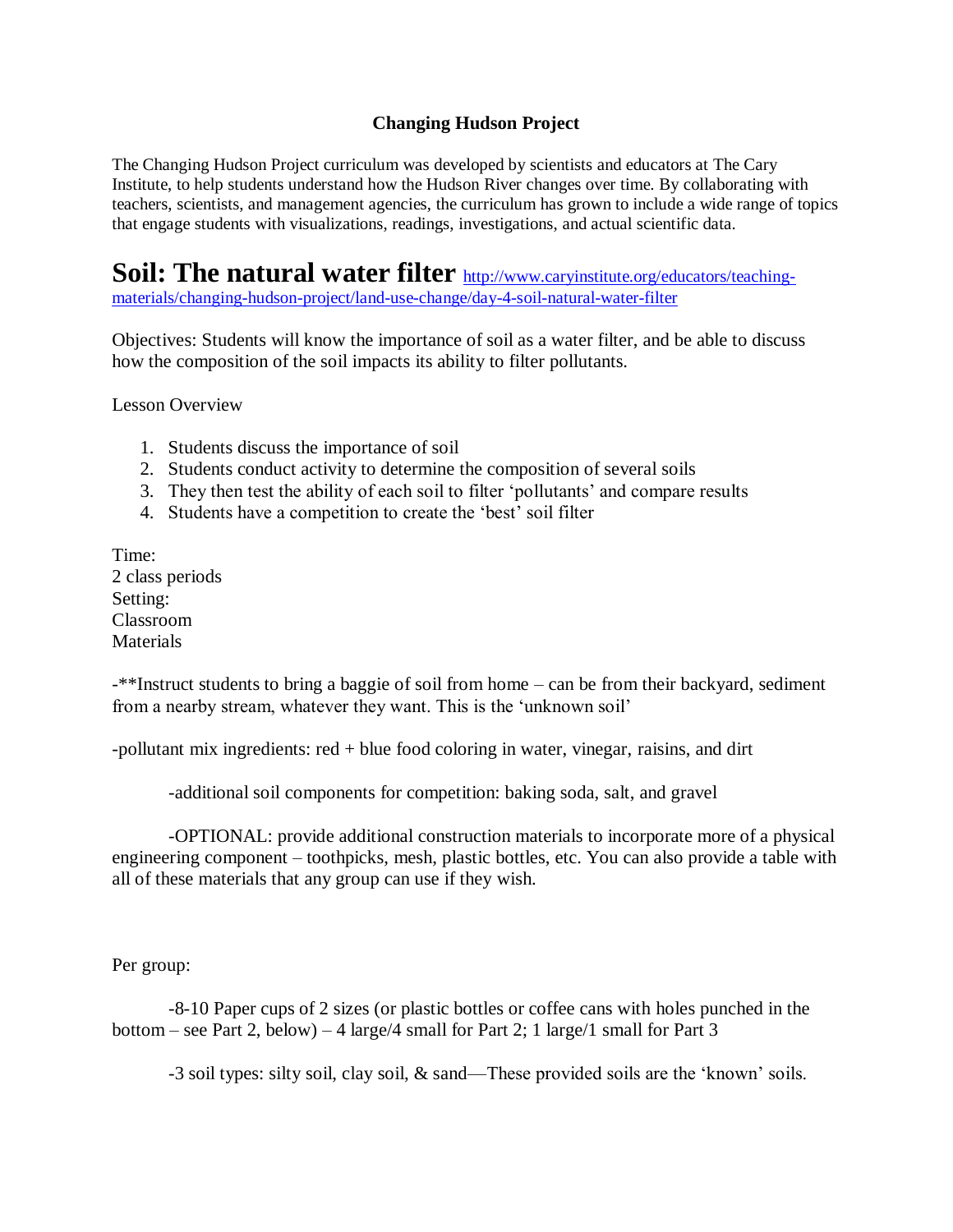-toothpicks (to place between large and small cups) -graduated cylinder or other tool to measure liquid -food coloring -stopwatch -pH test kit

-colored pencils (especially shades of blue, red, & purple)

**Preparation:** Create 'pollutant mix' by adding raisins (e.g. solid organic waste), vinegar (a weak acid), and enough blue and red (or blue and yellow) food coloring to a gallon of water to turn it a deep purple (or green).

Optional: 3-10 days before completing this lesson, characterize the three known soils using the characterization protocol found on page 3 of the 'Estimating Soil Texture' handout. This procedure will provide great visuals and more robust quantification of soil components.

**Engage:** Hold up a cup of soil, and ask students to work in pairs to list the reasons why soil is important. Most students will not think about soil, or permeable surfaces, as important to water quality. Encourage students to think about the connections between land use and water, especially flooding.

**Explore:** Organize your students into groups of 3-4 students/ group. Distribute the three known soils, cups, etc. to each group.

Part 1: Characterizing the soils.

Students will use the 'Identifying Soil Texture by Feel' protocol to determine the type of soil that they have. (See pages 214-4 and 215-5 of the 'Estimating Soil Texture') Have each student conduct the 'feel' tests and follow the flow chart for one of the known soils. Allow enough time for the students to switch soils, so that they have a good idea of what the textures of each of them look and feel like. Instruct them to follow the same procedure to find out the type of soil they brought from home.

Part 2: Testing 'pollutants.'

Instruct each group in your method of choice for creating a filter.

Three easy ways to create a 'filter' are outlined below. Give the students whatever materials you find most accessible.

1. Use paper cups: first cup is larger than the second. Punch holes in the bottom of the larger cup, and place inside the second, smaller cup. Slide a paper clip or toothpick along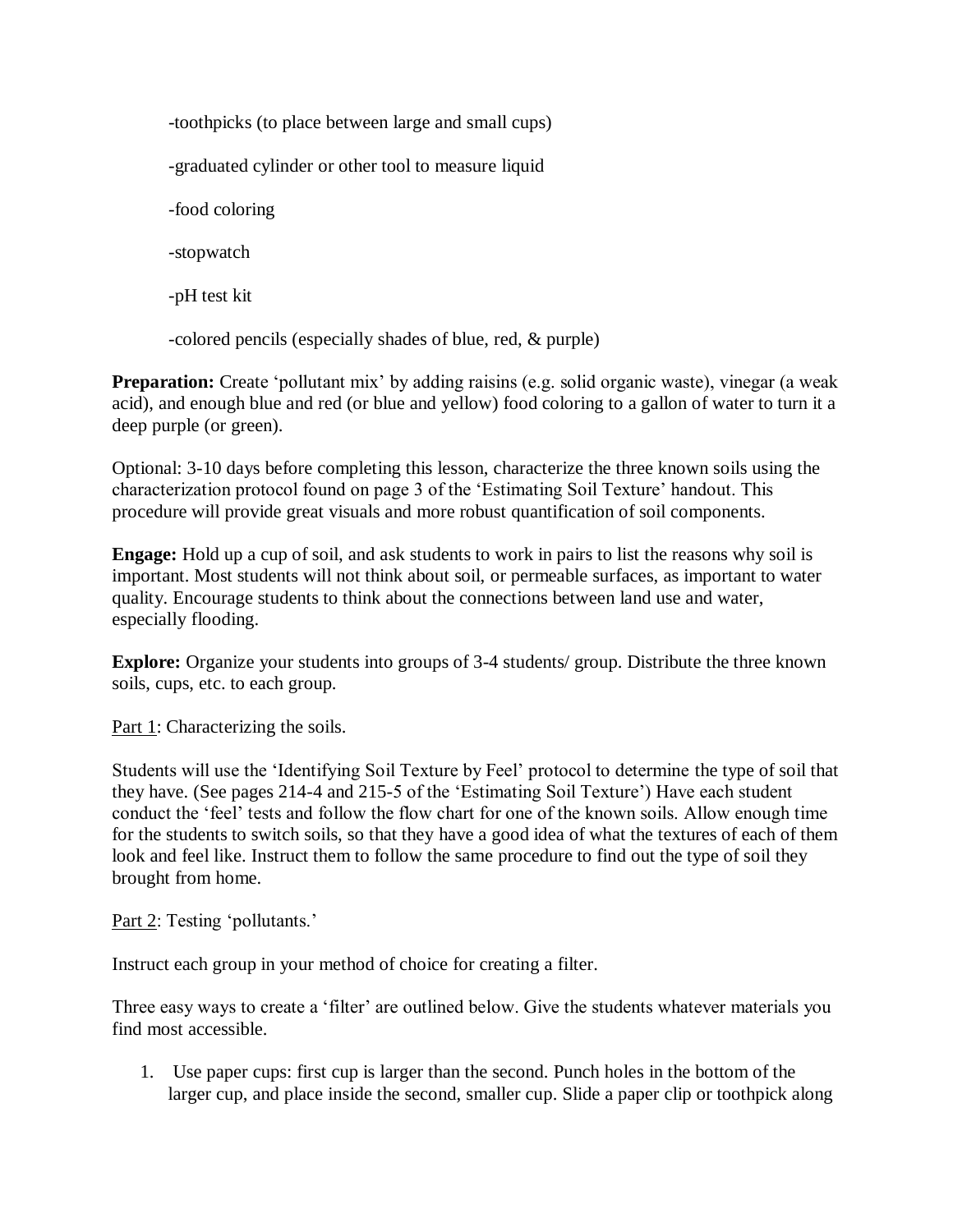the side, between the larger and smaller cup to create a small space between the two cups; this will ensure that air can escape and a vacuum seal doesn't form. The sand/soil/clay mixture can be added to the cup with the holes in the bottom.

- 2. Use plastic bottles: cut the bottom off of a regular water bottle, and invert the bottle. Place a cotton ball over the neck of the bottle, and add the sand/soil/clay mixture above the cotton ball. The plastic bottle can be suspended inside of another plastic bottle from which the top has been cut off.
- 3. Use coffee cans: Punch holes in the bottom of metal coffee cans, and line the bottom with mesh screen. The cans are filled with the soil sample and then are held above a graduated cylinder to capture the water.

Have each group do the following:

1) Fill the top of each larger cup with 1.5 inches of one of each of the three known soils

2) Add 1/4 cup of the 'pollutant mix' to each of the cups with soil in it.

3) Compare the color and pH of the 'pollutant' before and after it has gone through each of the different kinds of soil. They should write their results on the 'Student Worksheet'

4) Make a prediction about how well the unknown soil will filter out the 'pollutant mix,' based on their observations of the other three soils and what they determined about the unknown soil's composition.

Part 3: Students will design their own water filters, based on their observations in Parts 1 and 2. Provide each group of students with the same materials: Each of the three known soil types, with the addition of: salt, baking soda, and gravel. Tell them that after the last storm, the city realized that some antiquated pipe systems were dumping storm runoff directly into the Hudson River. This runoff came directly from the city streets and includes anything found there—oil, trash, chemicals, etc. In order to protect the health of the Hudson, the city is interested in installing rain gardens to help filter the runoff before it goes into the river. The students' task is to design the optimal soil filtration system. The soil mixture that filters the runoff water the best will be used with appropriate wetland plants in the rain gardens. Tell them that you collected water from one of these pipes and will use it to test their filtration systems.

Each group should make their own mixture, being sure to write down the proportions of each soil type used (either measured with small cups or weighed in grams). Note that the students can also layer the soil types, or combine mixtures and layers in any way they see fit so long as they write down what they did. Encourage students to create different types of soil mixtures—however, with only dirt used, it will be difficult to tell the color of the filtered water due to the soil particles. Allow the students ~20 minutes to create their filters. With the whole class watching, test each groups' filter with your pre-made 'pollutant mix.' Be sure to pour the same amount of pollutant mix into each groups' filter and to save the filtrates for comparison with the other groups. Test the pH of each group's filtrate and write it on the cup. Have the class vote on the winner, based on final color *and* pH of the filtrate.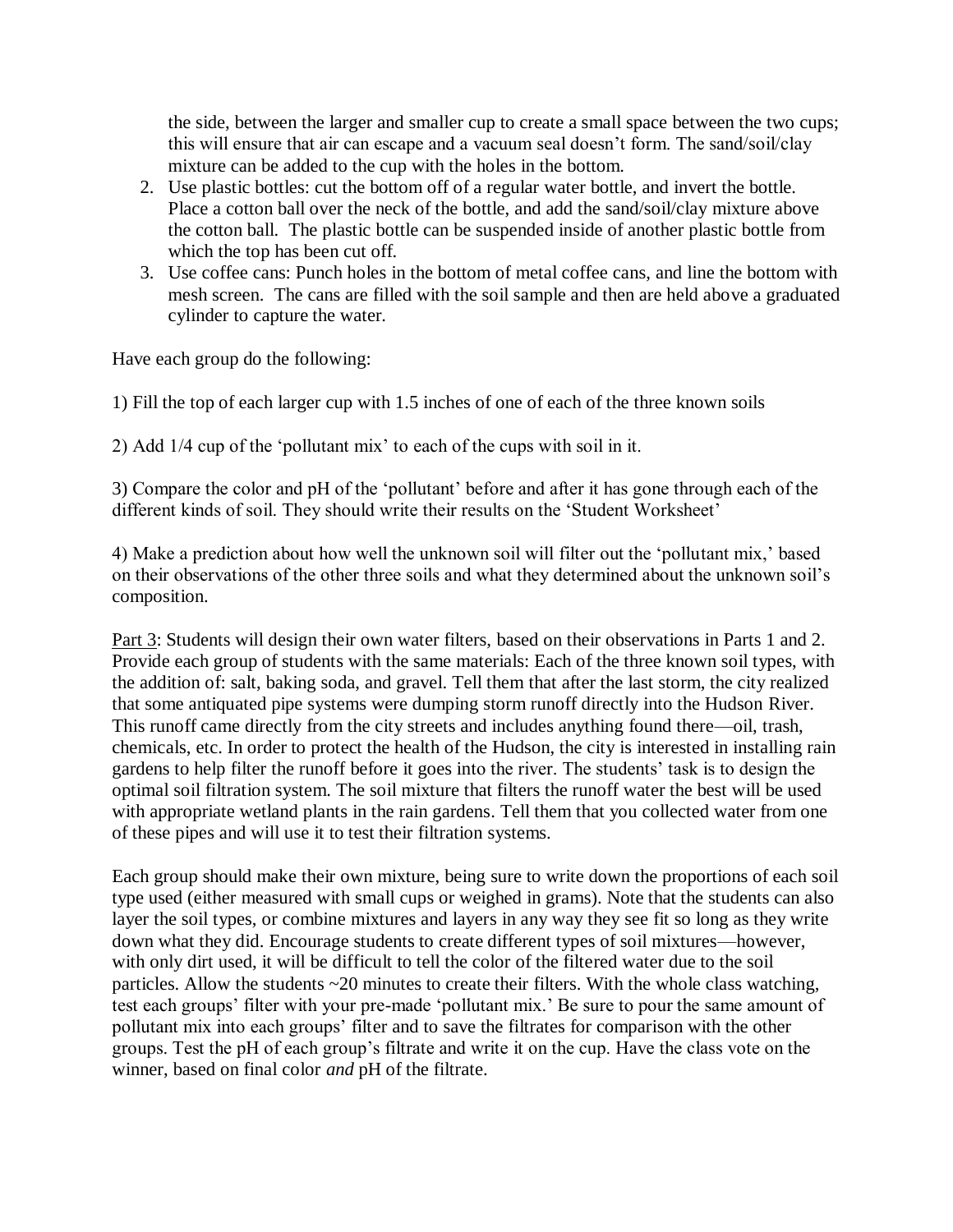**Explain:** Soil acts as a natural filter for many substances found in water, including particulates, toxins, acids, and even some bacteria. Complex, layered soil mixtures slow down water runoff, trap larger particles, and buffer acidic soils. Clay soils (the smallest particles) have a negative charge and trap the positively charged blue food coloring. Amending soils with baking soda and some salts can increase the buffering capacity of soils. However, soil can also become contaminated by human activities, which then reduces the soil's ability to act as a filter. Remember, even if water "looks" clean, it might not be!

**Extend:** Students could research the different ways that we filter water at our water treatment plants. Most treatment plants use some form of sand and coal to clean the water.

**Evaluate:** Collect students' worksheets on which they have answered the questions and written down the data from their activities.

## C**omments:**

'Estimating Soil Texture' was created by Whiting, D., et al. Colorado State University Extension & USDA-ARS and is freely available online at: Colorado State - [Master Gardener GardenNotes](http://bit.ly/12EOGaV)

## Lesson Resources

- [Lesson Worksheet](http://www.caryinstitute.org/sites/default/files/public/downloads/lesson-plans/soil-_the_natural_water_filter_worksheet.pdf) (pdf, 155 KB)
- [Estimating Soil Texture](http://www.caryinstitute.org/sites/default/files/public/downloads/lesson-plans/estimating_soil_texture.pdf) (pdf, 344 KB)

## NYS Standards

MST 1 - Mathematical analysis, scientific inquiry, and engineering design

MST 4- Physical setting, living environment and nature of science

MST 5- Engineering and computer technology to satisfy societal needs

MST 6- Interconnectedness of mathematics, science, and technology (modeling, systems, scale, change, equilibrium, optimization)

MST 7- Problem solving using mathematics, science, and technology (working effectively,

process and analyze information, presenting results)

Benchmarks for Science Literacy

- 2A Patterns and Relationships
- 2B Mathematics, Science and Technology
- 3B Design and Systems
- 3C Issues in Technology
- 4B The Earth

4C Processes that shape the earth

11C Constancy and Change

12C Manipulation and Observation

12D Communication Skills

Practices from the Framework for K-12 Science Education

Developing and using models